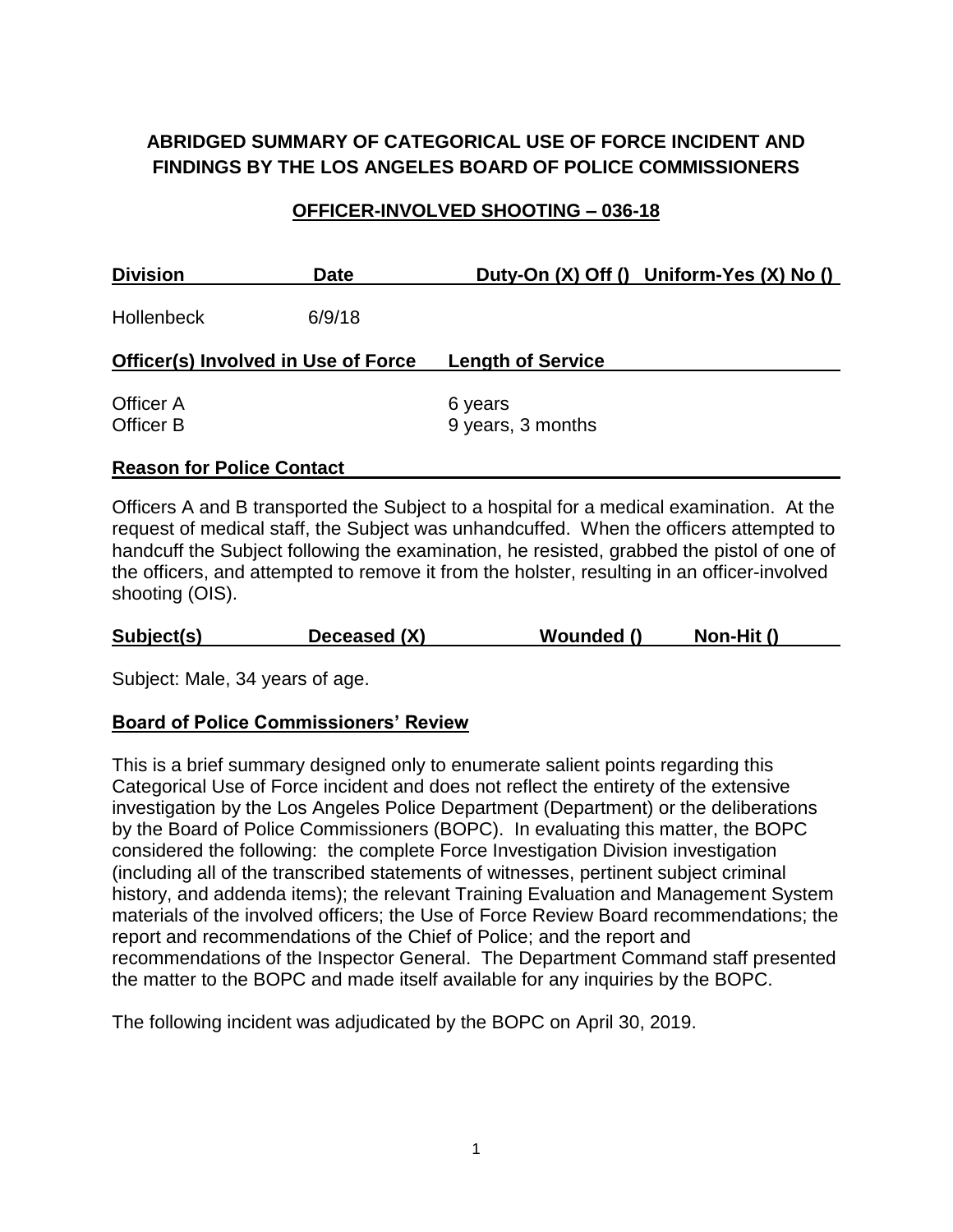#### **Incident Summary**

The Subject was arrested for robbery and transported to the local police station for booking. While at the station, the Subject alleged to have a medical condition and a Rescue Ambulance (RA) was contacted. The Subject was transported to a nearby hospital for treatment.

While at the hospital, the Subject was transferred from the RA gurney to a hospital bed. Officer B handcuffed both of the Subject's hands to the hospital bed. The doctor ordered a Computed Tomography (CT) scan of the Subject. According to Officer A, while waiting for the CT scan, medical staff periodically spoke with the Subject. During those interactions, the Subject kept his eyes closed, but he was cooperative with the staff. Officer A also spoke with the Subject and noticed that he appeared calm and primarily kept his eyes closed, but occasionally opened them slightly to see what the officers were doing. During his conversation with the Subject, Officer A learned that he had been classified as a Level Four inmate during his prior incarceration in prison. Officer A understood that Level Four prisoners were considered high risk due to their violent behavior. Officer A relayed this to Officer B, and both officers indicated that this information caused them to maintain a more heightened state of awareness regarding their interactions with the Subject.

A CT Technician wheeled the Subject to a CT room. Officers A and B followed behind. A security camera in the hallway of the ER recorded the Subject as he was moved to the CT room. In this video, the Subject can be seen wearing boxer shorts and a short sleeve shirt, while lying on his back with the bedrails in the raised position.

Upon entry into the CT room, officers were told to unhandcuff the Subject in order to allow him (the Subject) to move from the hospital bed to the CT bed. According to Officer A, he would have preferred to have kept the Subject handcuffed but felt it was necessary to comply with the request by medical personnel. Officer A removed the Subject's right handcuff, while Officer B removed the left. The CT technician placed the hospital bed next to the CT bed and directed the Subject to slide over. The Subject complied, but according to Officer A, he kept moving, fidgeting, and looking around while being strapped to the CT bed. The CT technician then directed the officers to stand in the control room behind a protective wall located on one side of the room. From this vantage point, the officers were able to monitor the Subject through a window in the protective wall.

After the scan was completed, the CT technician placed the hospital bed next to the side of the CT bed with one bedrail up and the other bedrail in the down position. Officer A stood at the foot of the CT bed next to the CT technician and Officer B stood on the north side of the hospital bed. The Subject then maneuvered himself over to the hospital bed using his own strength. As the CT technician raised the bedrail that had been down, Officer A moved between the CT bed and the hospital bed to handcuff the Subject.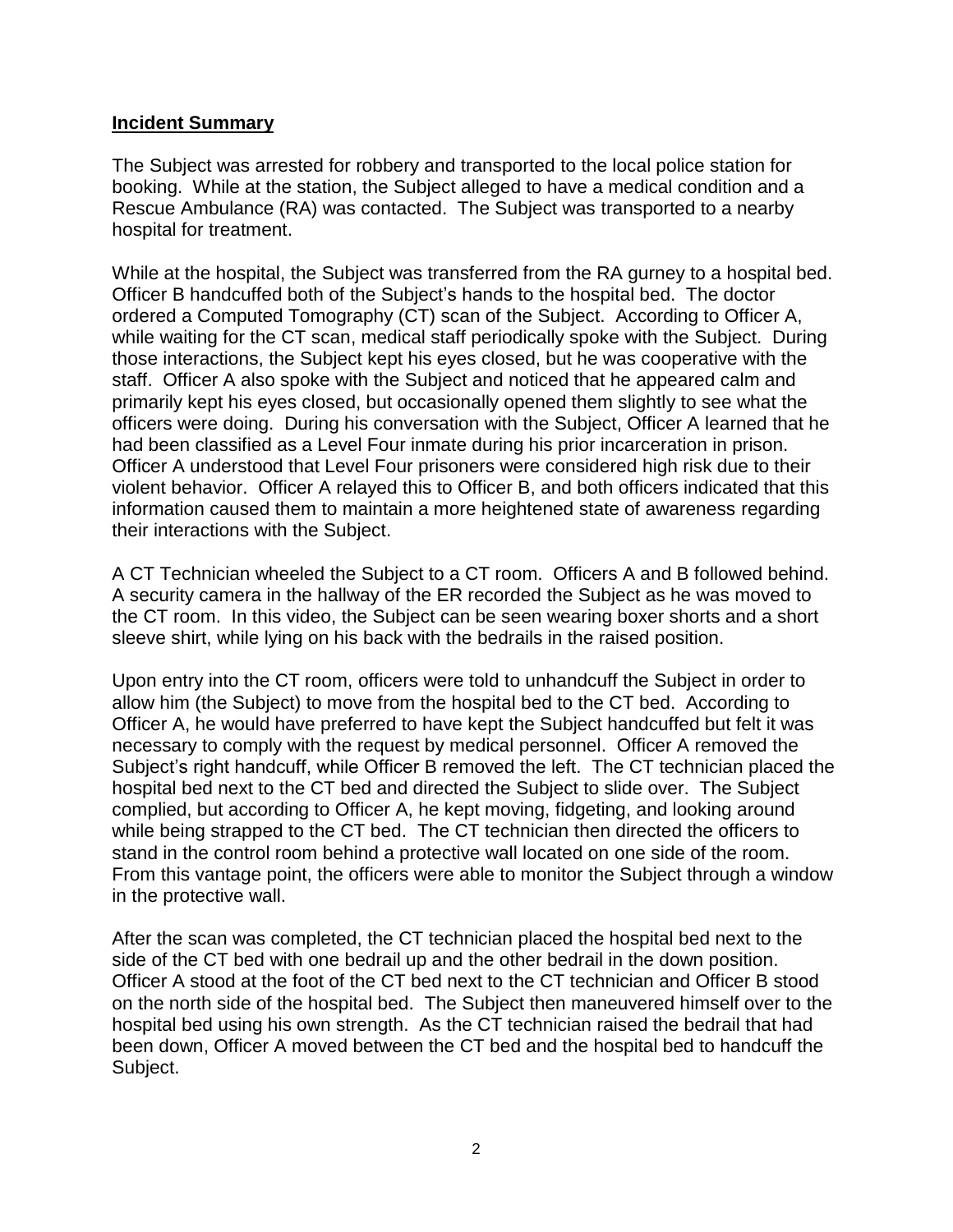As Officer A grabbed the Subject's right arm, Officer B prepared to handcuff his left wrist. According to Officer A, the Subject then violently swung his right fist from right to left across the center of his body and jumped off the side of hospital bed near Officer B. Officer A did not remember if the handcuff he was holding was attached to the bedrail, but he released it at that point and moved to the side of the hospital bed to gain control of the Subject. As that occurred, Officer B grabbed the Subject's right forearm/wrist area using a two-handed firm grip.

Officer A grabbed the Subject's left arm using a firm grip with both hands. The struggle then moved toward the corner of the CT room as the Subject pushed Officer B against the counter along the wall. As that occurred, both officers issued commands to the Subject. According to Officer A, he believed that he and Officer B told the Subject to stop resisting. Officer B did not recall the specific commands he gave. The CT technician stated he heard the officers communicating with each other and with the Subject, but he could not recall what was said.

The officers stated they did not have time to activate their BWV's when the Subject unexpectedly jumped off the hospital bed. While processing the crime scene, Force Investigation Detectives (FID) recovered the officers' BWV from the floor of the CT room.

According to the CT technician, the Subject jumped off the base of the hospital bed and immediately turned to his left and violently grabbed and/or pushed Officer B.

The Subject's momentum caused Officer B to stumble backward into the shelves located in one corner of the room. The CT technician believed the Subject's intent was to grab Officer B in a bearhug around his torso. Officer B was able to prevent that from occurring by reaching his arms out at waist level and grabbing the Subject's forearms. Officer A assisted by grabbing the Subject's left arm. Each officer then attempted to hold the Subject by the wrist and elbow, but they were unable to control him. The CT technician indicated that he did not anticipate that type of behavior from a patient who was being treated for a seizure, and stated that prior to this sudden action, the Subject appeared lethargic and sleepy.

Officer B indicated that he told his partner he was going to request a backup unit; however, he feared losing control of the Subiect's right arm and did not release his grip to reach for his radio. Officer B stated that while the Subject continued to resist, he said, "Okay. Okay. Okay. I'm shitting myself. I'm taking a shit[,]" and momentarily decreased his level of resistance. The officers believed this was a ploy to have them release their grip. Despite the Subject's statement, Officer B maintained control of the Subject's right wrist with his right hand, while simultaneously using his left hand to bend the Subject's right hand backwards in what he described as a twist lock. The Subject renewed his resistance at that point and continued to struggle with the officers. Officer A looked to the CT technician for help, but he remained standing at the door of the CT room, adjacent to the hallway.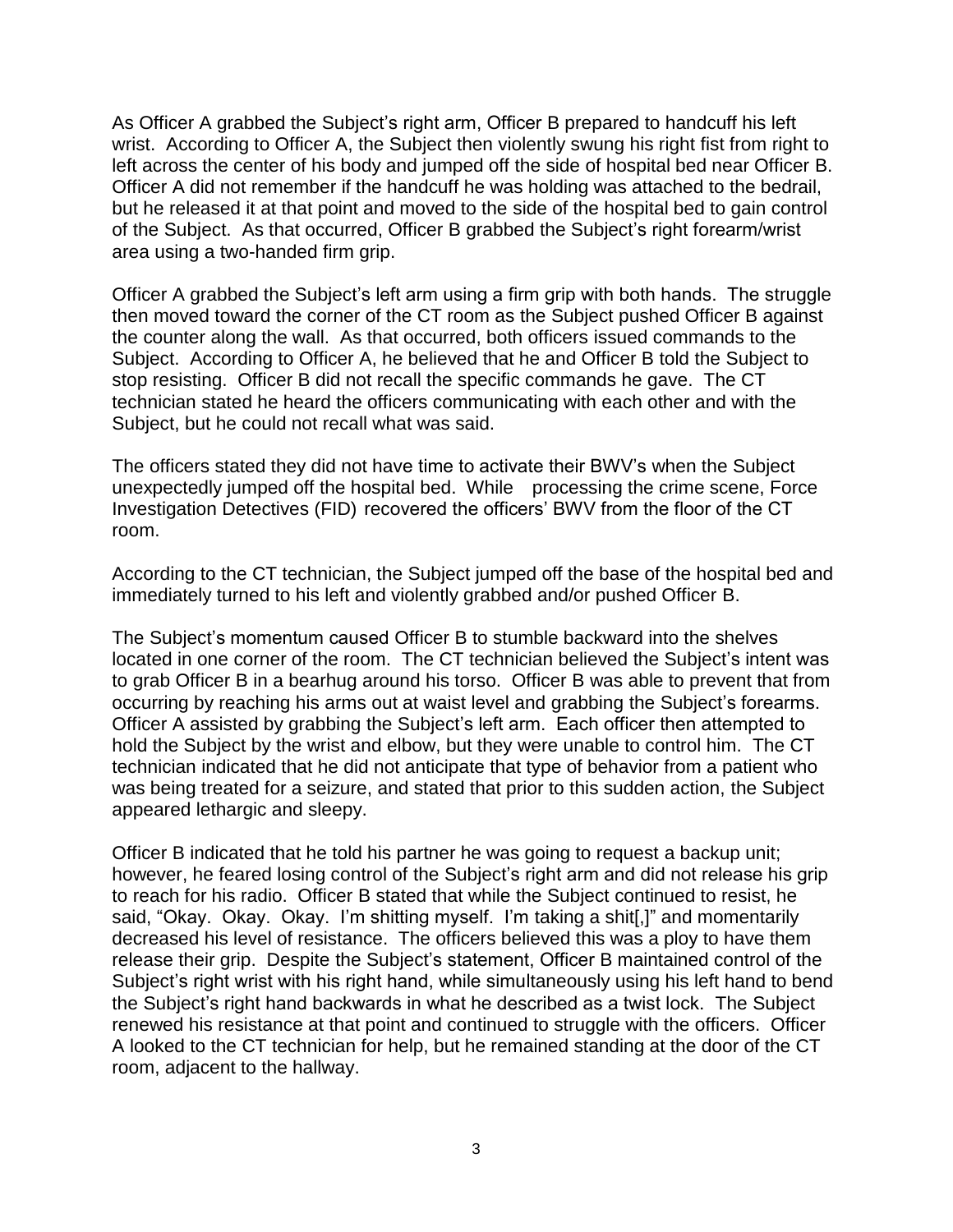The CT technician stated he was in shock as he watched the struggle unfold and went to look for help in the hallway, but he did not see anyone. He further stated that he intended to push the emergency button in the CT room, but did not move because he was scared. He remained in the doorway of the CT room throughout the duration of the struggle.

According to Officer A, while struggling with the Subject in the corner of the room, he lost control of the Subject's left arm, and while attempting to regain control, grabbed the Subject's left shoulder. The Subject then momentarily grabbed the back of Officer A's head with his left hand and tried to pull it toward him (the Subject). As Officer A pulled his head away, he regained control of the Subject's left arm by pinning it to the wall. Officer A described using both of his hands to extend the Subject's left arm out at shoulder level, with the back of the Subject's hand against the wall. Officer A then released his (Officer A's) left hand, attempted to reach his TASER on the left side of his duty belt, and told Officer B he was going to tase the Subject. Officer A depressed the hood of his TASER holster, but was unable to draw the TASER, due to the angle of his body in relation to the holster, and his need to resume a two-handed grip on the Subject's left arm.

According to Officer B, during the struggle, he made eye contact with Officer A and shook his head to the right, as a means of nonverbal communication to indicate they should try to move the Subject toward the hospital bed. Officer B's intent was to use the bed as a controlling agent and began shuffling across the room toward it.

When interviewed by FID, Officer A did not indicate he observed the nonverbal communication described by his partner.

The CT technician stated that during the struggle, the Subject ended up with his back against the shelves along the wall with Officers A and B positioned to the right and left of him (the Subject) respectively. It appeared to the CT technician that each officer was trying to grab the Subject's arms at the elbow and wrist. As the struggle progressed, he observed the Subject bent over and perceived the officers were attempting to force him to the ground. Despite their efforts, the Subject remained on his feet and attempted to free himself from their grasp by moving his shoulders left and right, his arms forward and back, and his hands up and down. In the CT technician's opinion, the Subject appeared very strong, and the officers were not able to control him.

According to Officer A, the Subject violently pulled his left arm down from the wall, which caused him (Officer A) to lose control of it. Officer B indicated he felt one or two tugs on his equipment belt, looked down, and saw the Subject's hand on his pistol with his fingers wrapped around the grip. Officer B then yelled to his partner several times, "He has my gun or he's grabbing my gun." Officer A indicated he did not have time to tell Officer B that he had lost control of the Subject's left arm before he heard Officer B yell that the Subject had his gun. According to Officer B, the Subject pulled on his pistol up and down and side to side. Officer B believed he was trying to gain control of his pistol and said, "Once he got … his hand on my gun, it came to my mind that he was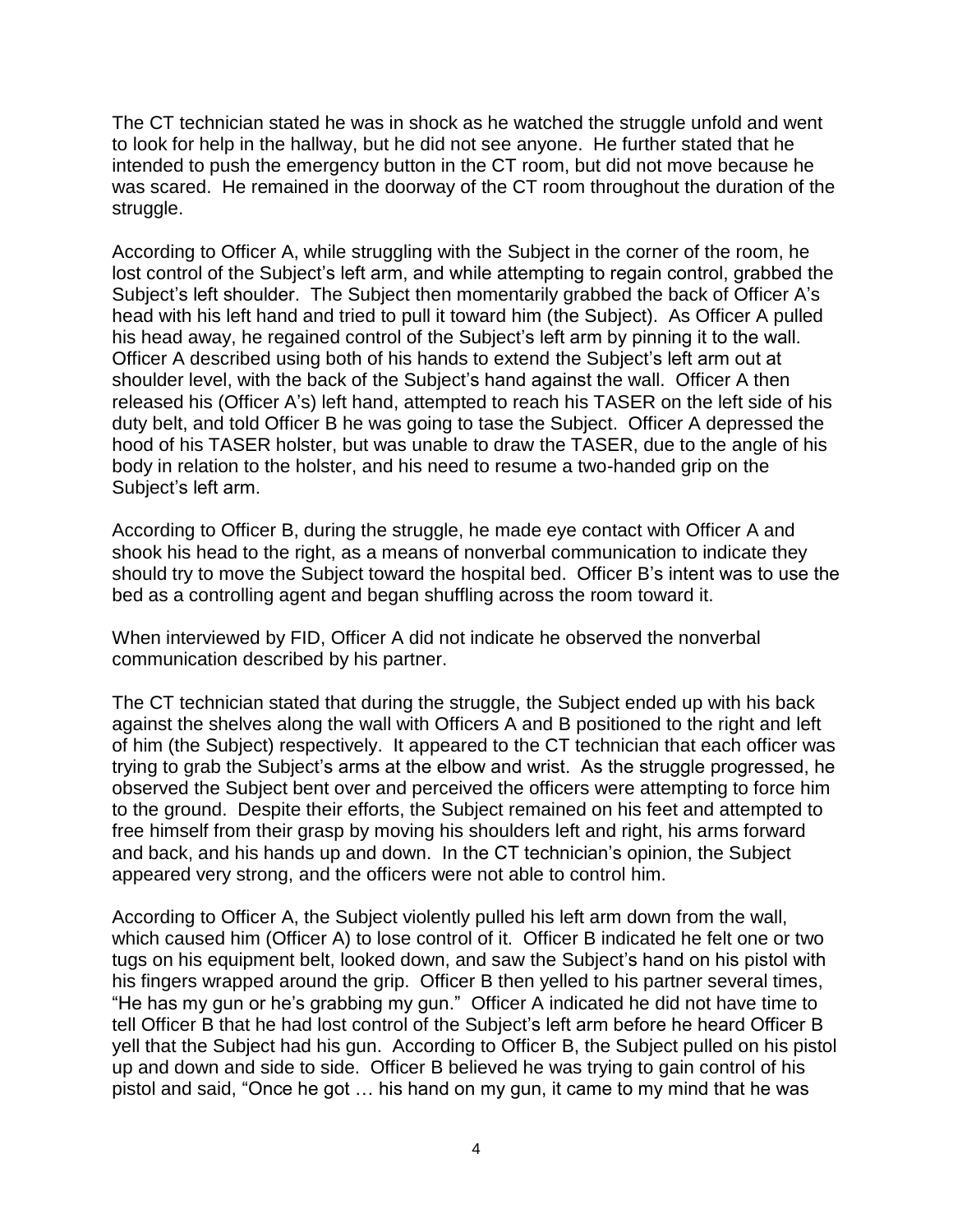trying to disarm me to furthermore aid in his, in his escape by either shooting me, [or] shooting my partner..."

In an effort to maintain control of his pistol, Officer B indicated he either placed his right hand on top of the Subject's hand to push down on his pistol and/or grabbed the Subject's wrist/forearm area. When performing this action, Officer B was unclear as to whether he ever released his grasp on the Subject's right arm. As they continued to struggle, Officer B stated the Subject violently pulled on his pistol in what he believed was an attempt to remove it from his holster. In an effort to convey the seriousness of the situation to his partner, Officer B deepened and elevated his voice and yelled approximately five times, "He has my gun," or, "He's grabbing my gun."

A subsequent analysis of Officer B's pistol determined the presence of the Subject's deoxyribonucleic acid (DNA) on the grip and other exposed portions of the pistol.

Regarding the statement made by his partner, Officer A stated, "The first time he said it loud and I could, I could hear the desperation in his voice. The second time he said it, he said it even louder and with more desperation in his voice. I thought, I thought he was, once my partner, I heard my partner say it the second time, I thought the gun was going to come out and he was going to turn around and shoot me." In discussing the same issue, Officer A also stated, "Once my partner said, 'He had my gun,' he said -- he said -- his voice sounded very sounded very stressful, cracking. I felt like he, [Officer B], was also having a hard time breathing. I felt like he, [the Subject], had complete control of his gun since he said he has his gun."

As Officer B and the Subject continued to struggle, Officer A briefly observed both of the Subject's hands on the grip of his partner's pistol. The Subject had his right hand on the inside portion of the grip, closest to Officer B's body, and his left hand was on the outside portion of the grip. According to Officer A, the Subject tried to pull Officer B's holstered pistol toward him (the Subject). In an effort to stop the Subject's actions, Officer A grabbed the Subject's left arm at the elbow with both hands. Despite his efforts, he was unsuccessful in pulling the Subject's hands away from Officer B's pistol. Officer A indicated that he lost sight of the Subject's hands during the struggle, but he believed they remained on Officer B's pistol, because his partner continued to struggle to get away and the Subject's hands remained in the location of his (Officer B's) holster.

According to Officer A, he was facing in the direction of the Subject positioned between him and Officer B, who was offset to his (Officer A's) left. The Subject had his back to Officer A and was facing Officer B during the struggle.

Officer B believed the Subject's right-side torso was positioned against his (Officer B's) left arm.

According to the CT technician, Officer B was on the Subject's right side, and Officer A was on the Subject's left side.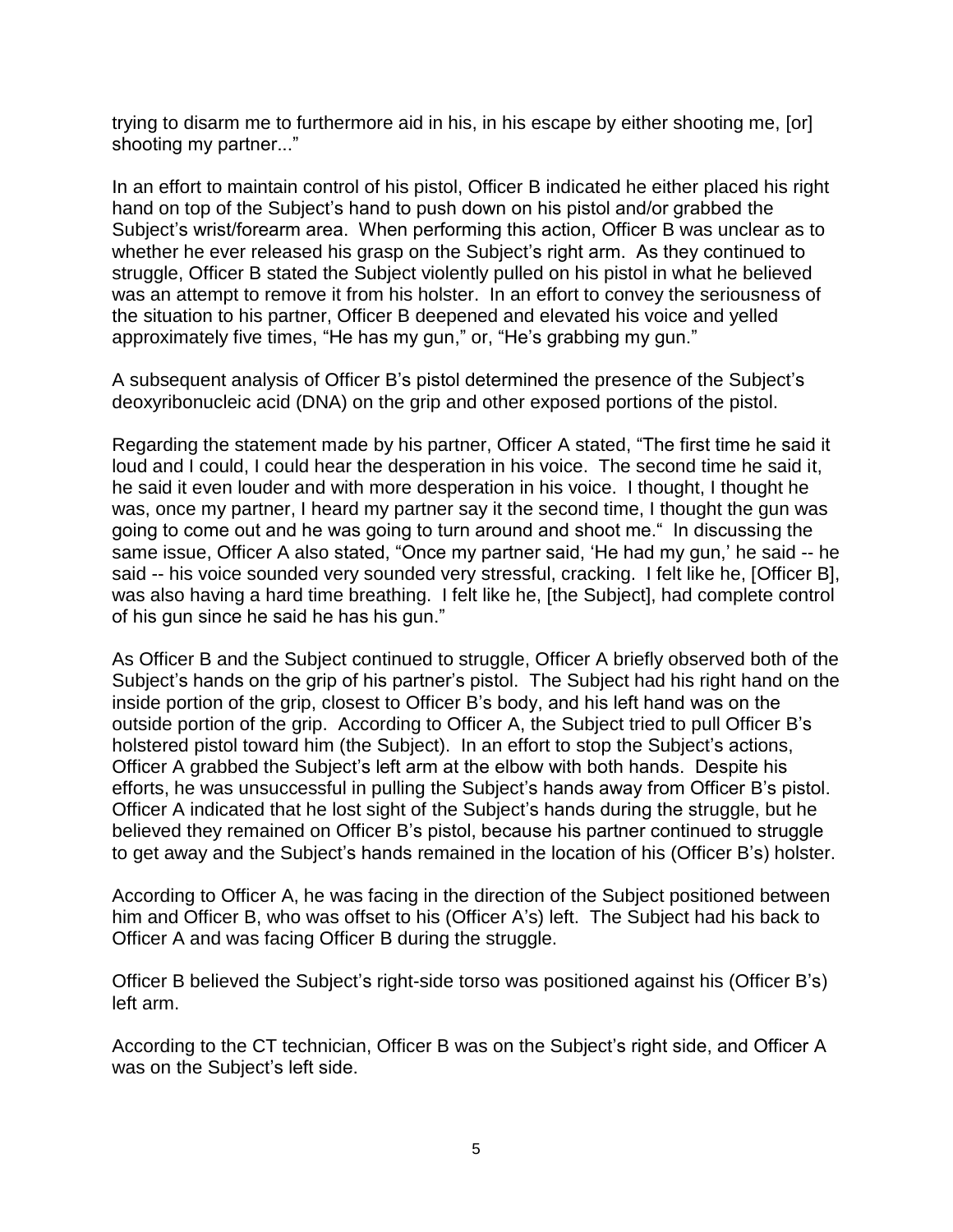After hearing Officer B declare that the Subject had his pistol, Officer A unholstered his pistol, [with his right hand], took a step back and fired three shots in rapid succession from an approximate distance of 2 ½ feet.

Officer A indicated that after he fired his first shot at the Subject's lower back, the Subject began turning in a counterclockwise direction. Although Officer A could not specifically see the Subject's hands, he observed that the Subject's arms remained extended outward and in a downward angle, as if they were still grasping his partner's gun. As Officer A fired his additional shot(s), the Subject continued to turn counterclockwise, but he did not recall acquiring a specific target area.

The investigation determined that Officer A fired a total of three rounds.

Officer A said he fired his rounds with his pistol close to his own torso in what he described as a close contact shooting position. However, he did not recall if he did so while using a one or two-handed grip. Officer A indicated that he was cognizant of his partner's position at the time he fired and did so at an angle so as not to injure him.

Regarding his decision to use deadly force, Officer A stated, "I'm trying to like yank his hand out of my part -- out of my partner's -- off my partner's gun, and I thought he was going to swing around and shoot me with my partner's gun and then kill my partner. So I with -- I withdrew. I got out of my holster to -- to defend my life and my partner's life and possibly any people inside the -- inside the hospital. I discharged approximately two or three rounds."

The CT technician observed that at the time Officer A fired his rounds, the Subject was still bent forward at the waist and was struggling with the officers. He was not able to see the position of the Subject's hands, because Officer A partially blocked his view and because the Subject's position kept changing. The CT technician believed he observed Officer B make eye contact with Officer A, and then heard Officer B say something to his partner. The CT technician did not recall the words Officer B used, but he characterized it as a short, approximate two-word statement. His perception was that Officer B was giving his partner a direct order to do something. Officer A then immediately unholstered his pistol with his right hand and held it close to his chest area, while holding the Subject with his outstretched left arm. Officer A pointed his pistol at the Subject's left rib cage area and fired two rapid shots, which caused the Subject to fall to the ground.

Officer A stated the Subject collapsed to the floor on to his right side/stomach area with his head oriented toward the wall. Officer B gave a similar description and added that following the shots fired by his partner, the Subject released his grip on his (Officer B's) pistol and fell to the floor in a supine position.

Immediately after the OIS, Officer B looked to verify that his pistol was still in the holster and then advised his partner that he was going to request help. Officer B broadcast a "shots fired" call. Officer A told Officer B they needed to take the Subject into custody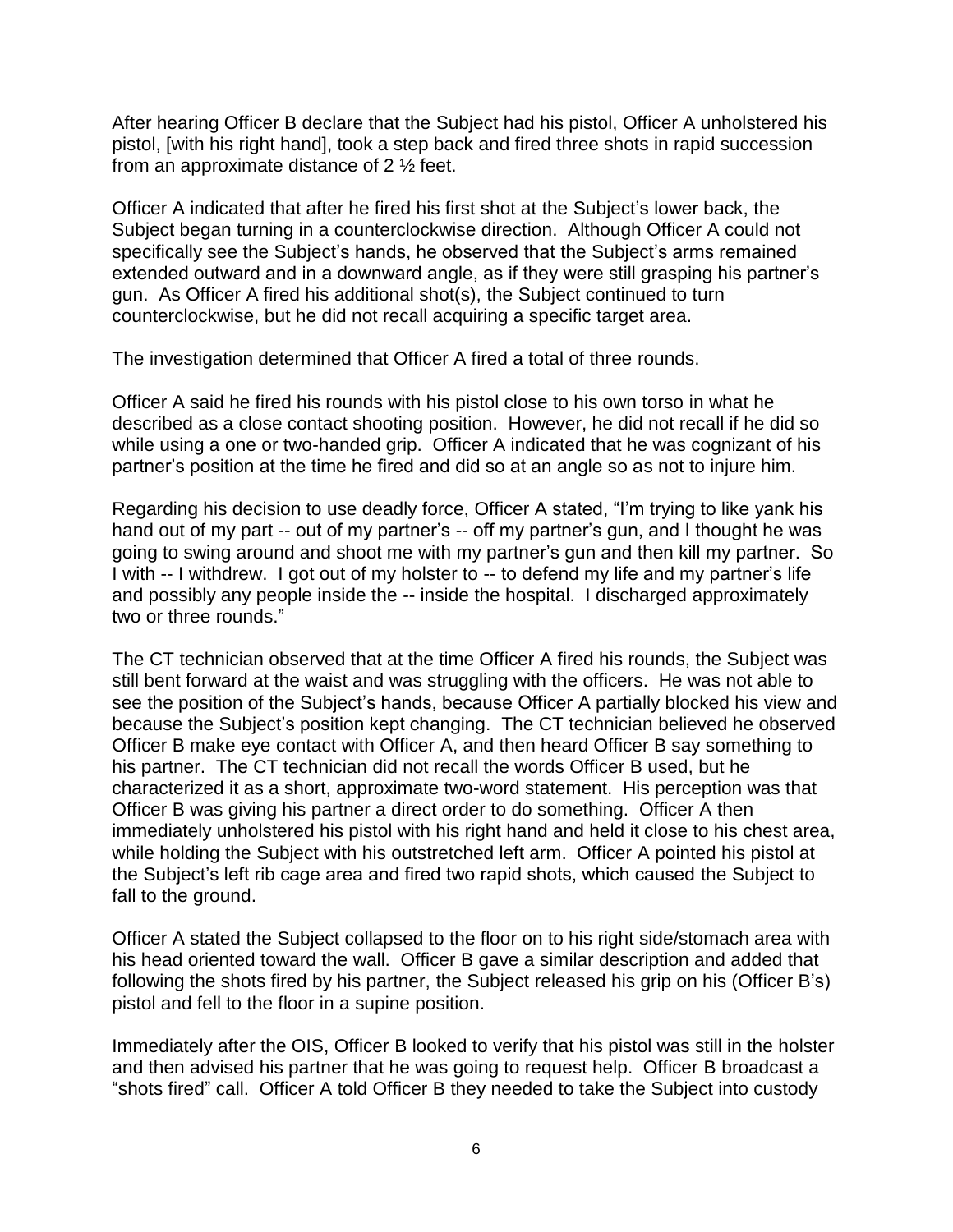and holstered his pistol. Officer B grabbed the Subject's left arm and rolled him onto his stomach. Officer A pulled the Subject's right arm out from under his body, which then allowed Officer B to handcuff the Subject's hands behind his back. Moments later, several hospital personnel entered the CT room. At their request, Officer B removed the Subject's handcuffs, so he could receive medical treatment. Witness A stated she heard three pops, walked to the CT room, and looked in. Witness A observed smoke in the air and an officer holstering his pistol, while saying, "He was trying to get my gun. He was trying to reach for my gun."

The Subject was treated for his wounds and pronounced dead by medical personnel.

# **Los Angeles Board of Police Commissioners' Findings**

The BOPC reviews each Categorical Use of Force incident based upon the totality of the circumstances, namely all of the facts, evidence, statements and all other pertinent material relating to the particular incident. In every case, the BOPC makes specific findings in three areas: Tactics of the involved officer(s); Drawing/Exhibiting of a firearm by any involved officer(s); and the Use of Force by any involved officer(s). Based on the BOPC's review of the instant case, the BOPC made the following findings:

# **A. Tactics**

The BOPC found Officers A and B's tactics to warrant a finding of Tactical Debrief.

# **B. Drawing/Exhibiting**

The BOPC found Officer A and B's drawing and exhibiting of a firearm to be in policy.

# **C. Non-Lethal Use of Force**

The BOPC found Officer A and B's non-lethal use of force was in policy.

# **D. Lethal Use of Force**

The BOPC found Officers A's lethal use of force to be in policy.

# **Basis for Findings**

In making its decision in this matter, the Commission is mindful that every "use of force by members of law enforcement is a matter of critical concern both to the public and the law enforcement community. It is recognized that some individuals will not comply with the law or submit to control unless compelled to do so by the use of force; therefore, law enforcement officers are sometimes called upon to use force in the performance of their duties. It is also recognized that members of law enforcement derive their authority from the public and therefore must be ever mindful that they are not only the guardians, but also the servants of the public. The Department's guiding value when using force shall be reverence for human life. Officers shall attempt to control an incident by using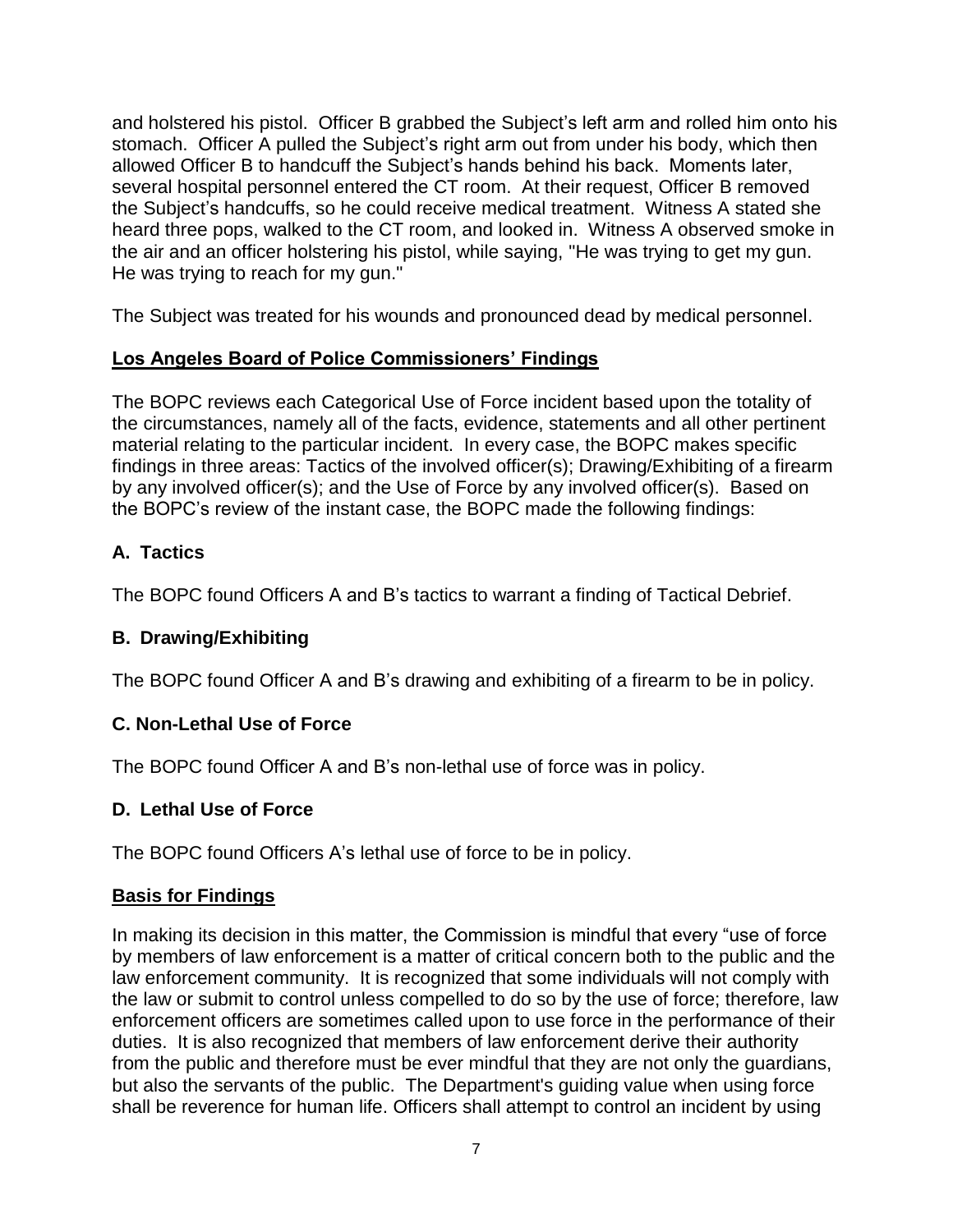time, distance, communications, and available resources in an effort to de-escalate the situation, whenever it is safe and reasonable to do so. When warranted, Department personnel may objectively use reasonable force to carry out their duties. Officers who use unreasonable force degrade the confidence of the community we serve, expose the Department and fellow officers to legal and physical hazards, and violate the rights of individuals upon whom unreasonable force is used. Conversely, officers who fail to use force when warranted may endanger themselves, the community and fellow officers." (Use of Force Policy, Los Angeles Police Department Manual.)

The Commission is cognizant of the legal framework that exists in evaluating use of force cases, including the United States Supreme Court decision in Graham v. Connor, 490 U.S. 386 (1989), that:

"The reasonableness of a particular use of force must be judged from the perspective of a reasonable officer on the scene, rather than with the 20/20 vision of hindsight. The calculus of reasonableness must embody allowance for the fact that police officers are often forced to make split-second judgments – in circumstances that are tense, uncertain and rapidly evolving – about the amount of force that is necessary in a particular situation."

The Commission is further mindful that it must evaluate the actions in this case in accordance with existing Department policies. Relevant to our review are Department policies that relate to the use of force:

Law enforcement officers are authorized to use deadly force to:

- Protect themselves or others from what is reasonably believed to be an imminent threat of death or serious bodily injury; or
- Prevent a crime where Palencia's actions place person(s) in imminent jeopardy of death or serious bodily injury; or
- Prevent the escape of a violent fleeing felon when there is probable cause to believe the escape will pose a significant threat of death or serious bodily injury to the officer or others if apprehension is delayed. In this circumstance, officers shall to the extent practical, avoid using deadly force that might subject innocent bystanders or hostages to possible death or injury.

The reasonableness of an Officer's use of deadly force includes consideration of the officer's tactical conduct and decisions leading up to the use of deadly force. (Use of Force Policy, Los Angeles Police Department Manual.)

An officer's decision to draw or exhibit a firearm should be based on the tactical situation and the officer's reasonable belief that there is a substantial risk that the situation may escalate to the point where deadly force may be justified. (Los Angeles Police Department Manual.)

Tactical de-escalation involves the use of techniques to reduce the intensity of an encounter with a subject and enable an officer to have additional options to gain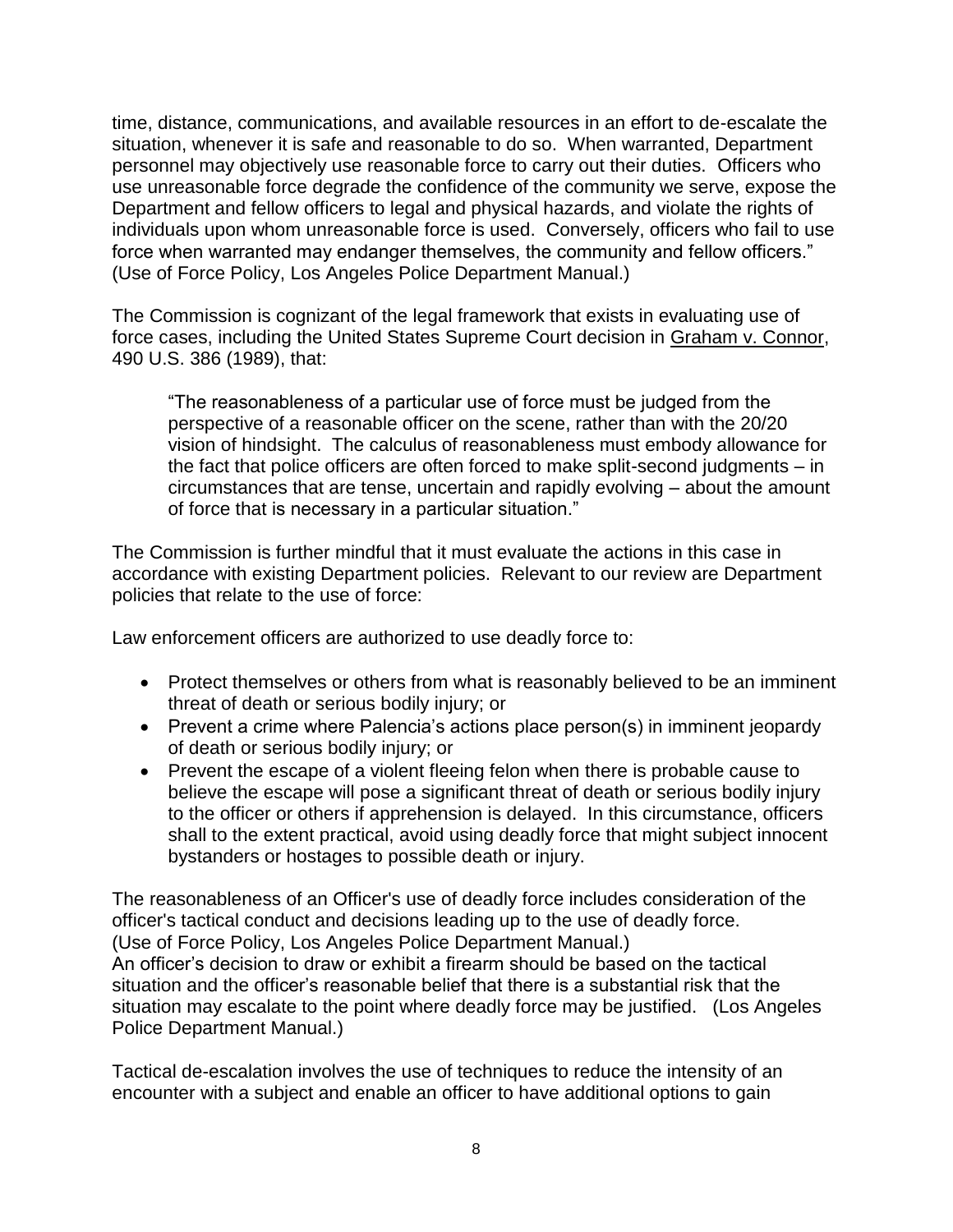voluntary compliance or mitigate the need to use a higher level of force while maintaining control of the situation. Tactical de-escalation does not require that an officer compromise his or her safety or increase the risk of physical harm to the public. De-escalation techniques should only be used when it is safe and prudent to do so. (Tactical De-Escalation Techniques, October 2016.)

# **A. Tactics**

• During its review of this incident, the BOPC noted the following tactical considerations:

# **1. Transporting Arrestees**

The investigation revealed that Officers A and B had turned in their assigned equipment before they were requested to escort the Subject to the hospital. Officer A had to locate a police vehicle to drive and was delayed in leaving the police station. This resulted in Officer A not following directly behind the RA while Officer B rode inside with the Subject. Officer A was reminded of the importance of remaining in close proximity to his partner officer when transporting arrestees.

#### **2. Situational Awareness**

The investigation revealed that Officer A utilized another unit's MDC, which was still logged on, to advise CD of his and Officer B's Code Six location; therefore, CD was advised of the correct location and status of Officers A and B, but under the wrong unit designation. While this did not result in a delay of officers responding to the location, Officer A was reminded of the tactical importance of CD knowing officers' exact locations.

# **3. Contact and Cover**

The investigation revealed that Officer A holstered his service pistol after the OIS and prior to handcuffing the Subject. The officers were reminded that they should utilize the concept of contact and cover, during which one officer initiates contact while the other officer provides cover.

The above topics were to be discussed during the Tactical Debrief.

• The evaluation of tactics requires that consideration be given to the fact that officers are forced to make split-second decisions under very stressful and dynamic circumstances. Tactics are conceptual and intended to be flexible and incident specific, which requires that each incident be looked at objectively and the tactics be evaluated based on the totality of the circumstances.

Each tactical incident also merits a comprehensive debriefing. In this case, there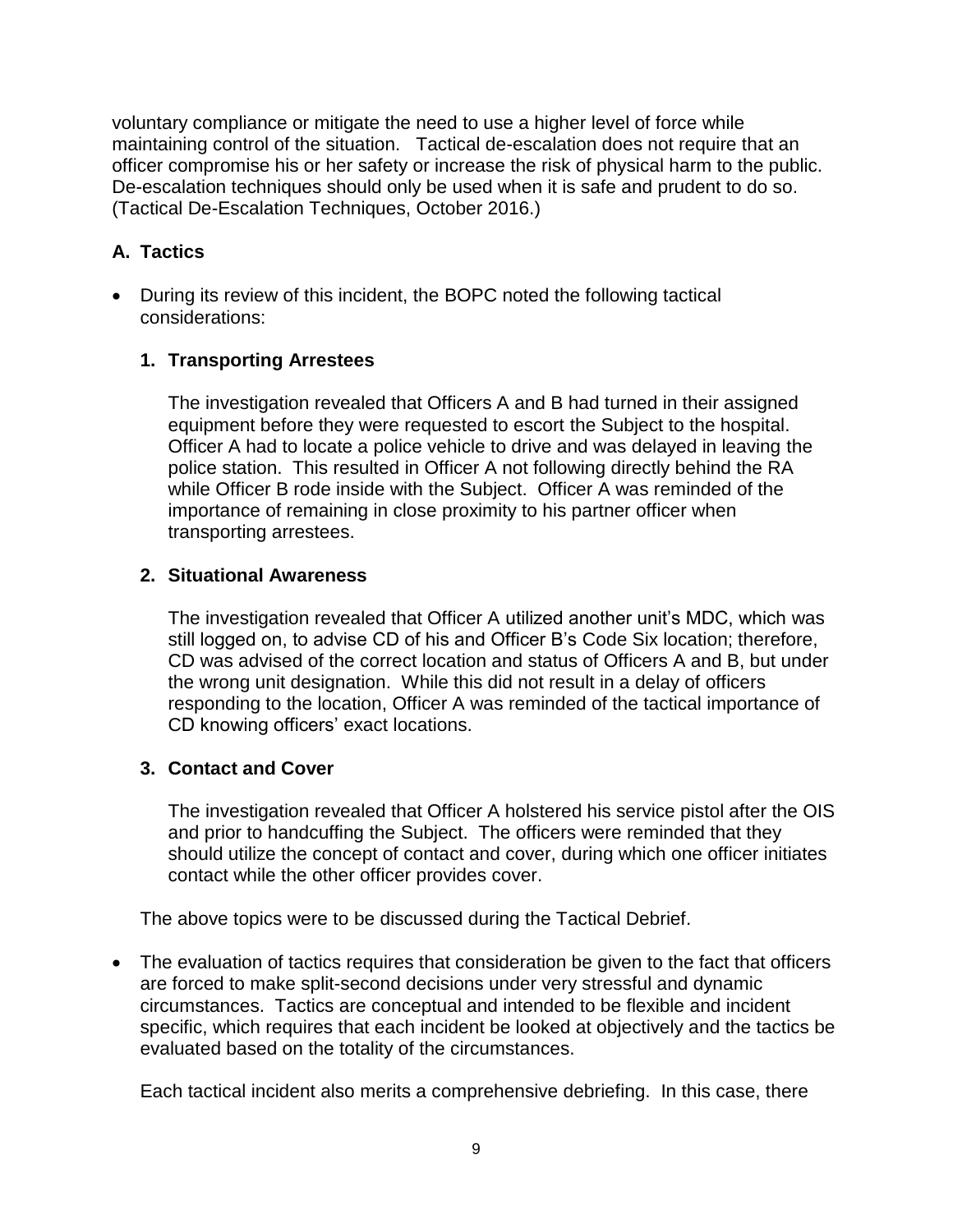were identified areas where improvement could be made. A Tactical Debrief is the appropriate forum for the involved personnel to discuss individual actions that took place during this incident.

The BOPC found Officers A and B's tactics to warrant a finding of Tactical Debrief.

#### **B. Drawing and Exhibiting**

• According to Officer A, he lost control of the Subject's arm during the physical struggle, and the Subject turned and grabbed Officer B's service pistol. Believing that the Subject had control of Officer B's service weapon, Officer A drew his service weapon to defend his own life, his partner's life, and the lives of others inside the hospital.

Based on the totality of the circumstances, the BOPC determined that an officer with similar training and experience as Officer A, while faced with similar circumstances, would reasonably believe that there was a substantial risk the situation may escalate to the point where deadly force may be justified.

Therefore, the BOPC found Officer A's drawing and exhibiting of a firearm to be in policy.

#### **C. Non-Lethal Use of Force**

• **Officer A** – Firm grips and physical force.

According to Officer A, as he grabbed the Subject's left hand and attempted to take him into custody, the Subject violently attempted to escape. Officer A attempted to retrieve his handheld radio to request a back-up unit but was unable to do so without losing control of the Subject's arm since the Subject was actively fighting the officers. When the Subject attempted to grab the back of Officer A's head, Officer A pulled away and attempted to pin the Subject's arm against the wall.

According to Officer A, as he was reaching for his TASER, the Subject broke free from Officer A's grip and immediately reached towards Officer B's waist area. Officer A heard Officer B yell, "He has my gun." Officer A saw the Subject's hands on Officer B's service pistol. Using two hands, Officer A grabbed the Subject's forearm and bicep area to try and pull the Subject's hand from his partner's service pistol but was unsuccessful.

• **Officer B** – Firm grips, twist locks and physical force.

According to Officer B, as he was attempting to handcuff the Subject to the rail of the gurney, the Subject jumped off of the gurney. Officer B applied firm grips and physical force using both of his hands to the Subject's right wrist and forearm in an attempt to prevent him from escaping.